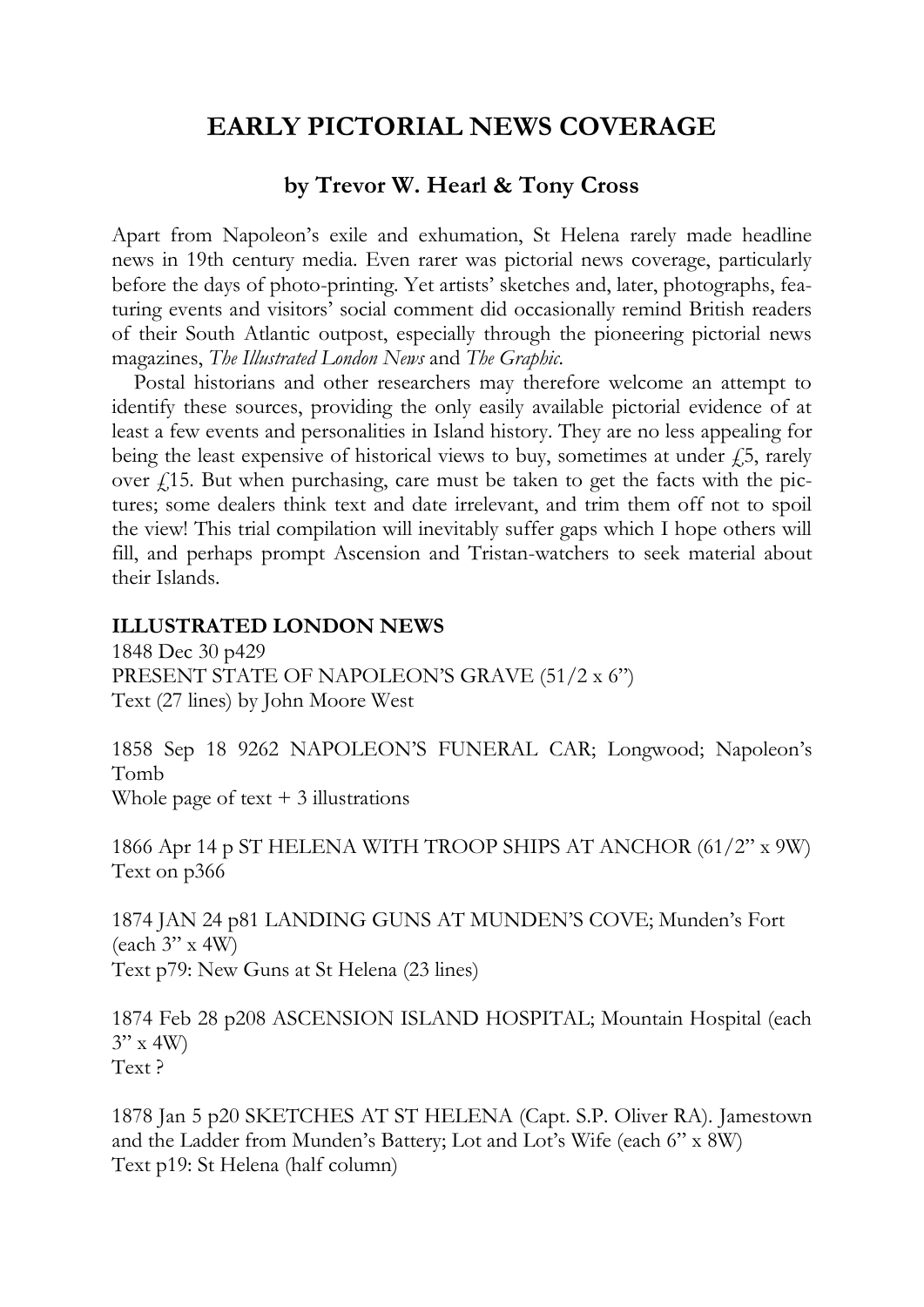1880 Aug 7 p128 THE EMPRESS EUGENIE at St Helena (whole page). Empress Eugenie at the Tomb of Napoleon; Landing of Empress at St Helena. Text p130. (see also The Graphic below)

1888 Sept 8 p292 ASCENSION ISLAND, British Naval Base in the South Atlantic Ocean, 8 small illustrations (each 3" x 4W):

General View from Green Mountain; Mountain Peak and Elliot's Pass; Bung-Hole Sq., Factory and Stables; Turtle Ponds; End of Road Up Hill; RN Hospital, Green Mountain; Back Gate of Mountain Hospital; Green Mountain Cemetery.

1888 Nov 24 p626 JAMESTOWN, ST HELENA. Jamestown; Government House, St Helena (from photo by Benj. Grant) (each 4" x 4'h") Text (39 lines)

1890 Apr 26 p517 LANDING OF DINIZULU, the exiled Zulu prince, at St Helena.  $(6'' \times 9'')$  Text ?

1900 Mar 17 p374 ST HELENA, THE PROBABLE PRISON FOR THE BOER LEADERS (a 7" x 9" reproduction of Read's map of 18151)

1900 Mar 24 p.iv CRONJE'S CAPTIVITY: SCENES IN ST HELENA (full page).

Supplement Longwood Old House; Napoleon's Tomb; St Paul's Cath; Jamestown from Side Path.

1900 June 2 p742 CRONJE IN RETIREMENT: ARRIVAL OF BOER PRISONERS (full page). Cronje and his wife en route to Longwood; Boer prisoners

passing through Jamestown (from photographs by E.A. Thorpe, St Helena)

1903 Dec 5 p859 'THE LAST PHASE': THE VANQUISHED VICTOR AT ST HELENA. (2 large sketches by R. Caton Woodville reflecting Lord Rosebery's book)

1929 Apr 27 p714-5 NAPOLEON IN HIS ISLAND PRISON: "ST HELENA" (12 pictures from "a new German film version of The Last Phase" (Rosebery 1900)

1934 Sep 8 p354 NAPOLEON - EVER A DRAMATIC FIGURE: Longwood the second exile restored and now providing the setting of a new play. (St Helena by R.C. Sherriff and Jeanne de Casalis) (Full page; text + 4 photos). Longwood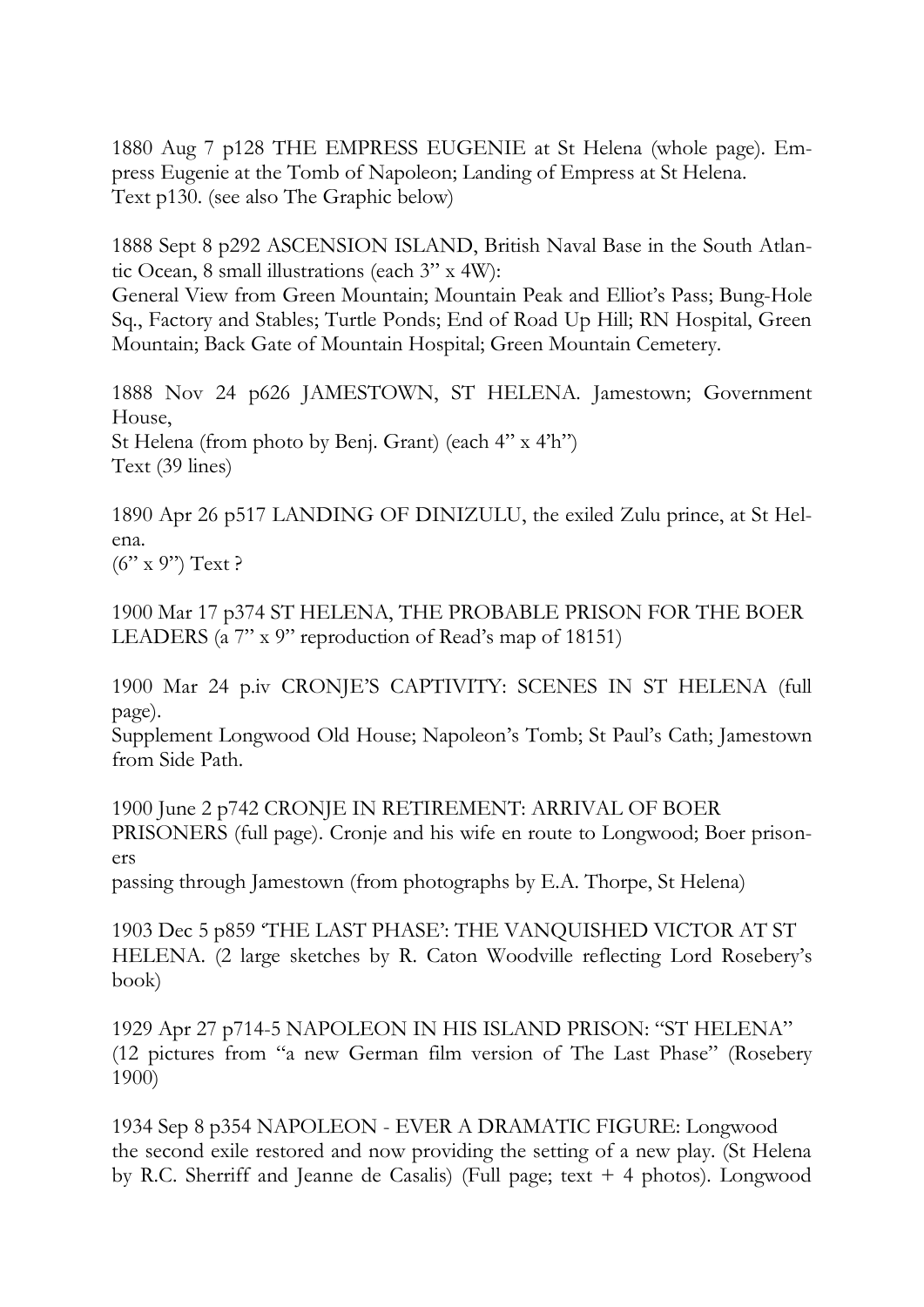gardens awaiting the restorers; metal frames of new buildings; a general view; a distant view "bleak, windswept".

1938 Jun 25 p1154 THE EARTHLY PARADISE OF THE S. ATLANTIC: St Helena 1502-1938 by Philip Gosse (full page review by Sir John Squire + 3 illustrations)

1955 Sept 24 p526-7 LONGWOOD HOUSE: Newly repaired and reopened as a Museum. Text (42 lines) and 10 photos by Violet Gilmour. Plantation House; Briars; Jonathan; Longwood House (2); Bertrand's Cottage; Sandy Bay; Tomb.

1956 Aug14 p199 THE ST HELENA WEREBIRD: Never before photographed. (Habitat + 5 close-ups) and text (36 lines) by Dr. E.J. Rombejko (Island MO)

1975 Jan 19 p103 TO BE VISITED BY THE DUKE OF EDINBURGH: Pleasant

but Remote St Helena. (Text 14 lines); 6 photos: Mount Pleasant; Longwood House; Castle Entrance, Ladder; Plantation House + Jonathan; Main Street.

1984 Apr p40-42 ST HELENA, THE FORGOTTEN COLONY. 8 colour photos

+ captions by Rory Coonan (Flax workers; fishermen; Ascension 'boy' (showing US influence); police group; Jamestown from Ladder Hill).

# **THE GRAPHIC**

1877 Apr 14 p348 NOTES AT ST HELENA (5 views; full page) Island from the sea; Ladder Hill from the Anchorage; Landing during Rollers; Donkeys carrying hay; Four types to be met in Jamestown.

1877 Apr 28 p397 SKETCHES AT ST HELENA by Lt. Geo. C. Giles (half-page) Detached squadron at anchor; Claret Jug presented to Capt. Gifford; Young Phoenix; Crows Nest from which castaways were seen; Presentation in the Castle. Text (p?) explains presentation to US whaler skipper Gifford for rescuing 44 survivors from the Strathmore in 1875.

1880 Feb 28 p220 HALLEY'S MOUNT AND HUTTS GATE. Site of Proposed Monument to Halley; the spot where his Observatory formerly stood  $(6'' \times 4\frac{1}{2})$ 

1880 Aug 14 p173 VISIT OF EX-EMPRESS EUGENIE TO ST HELENA. Briars

and Pavilion; Longwood; Landing of ex-Empress; Island from NNE; Tomb. (8" x 9").

1881 Sep 10 p280 ASCENSION ISLAND (silhouette with ships; 2" x 9")